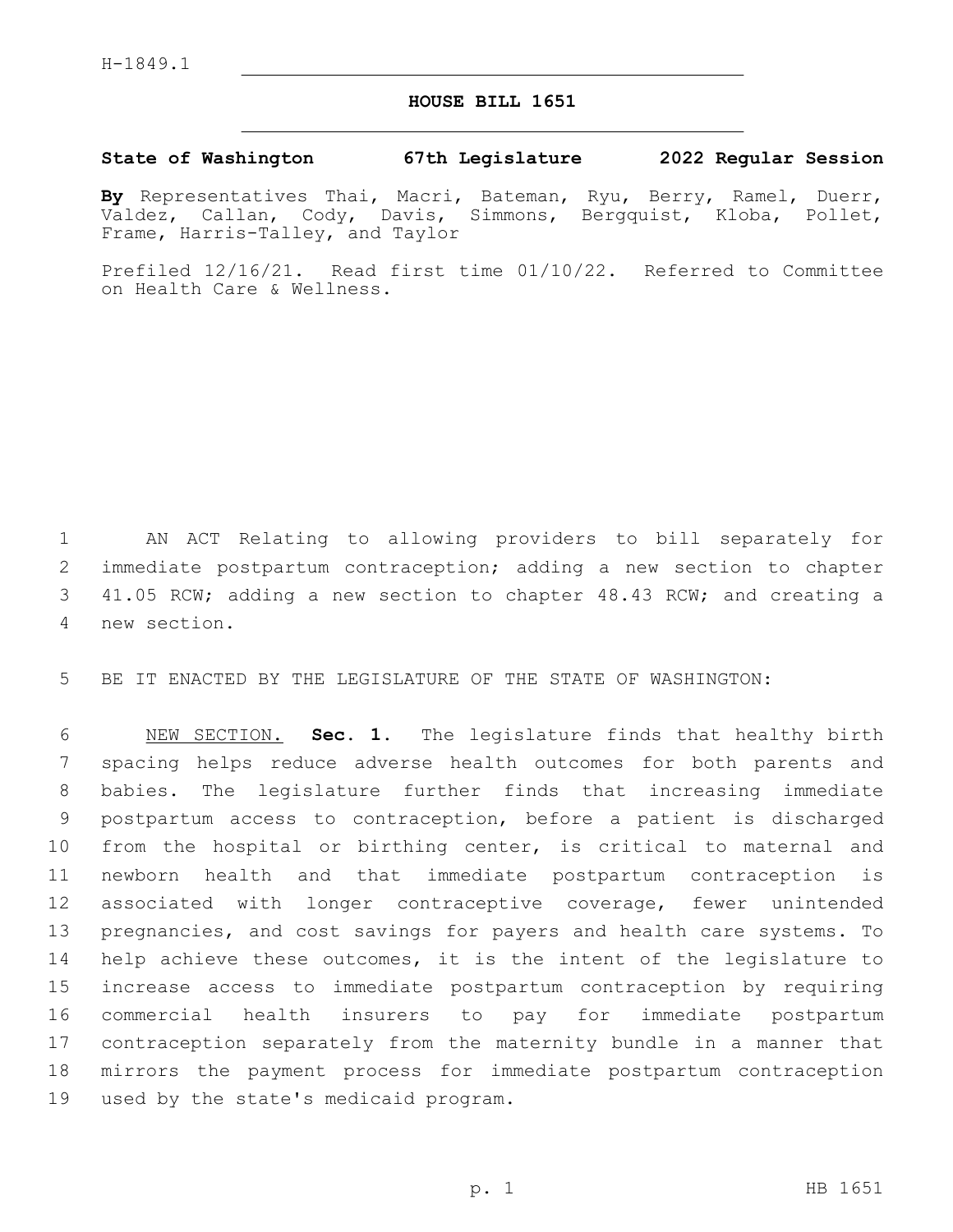NEW SECTION. **Sec. 2.** A new section is added to chapter 41.05 2 RCW to read as follows:

 (1) For births taking place in a licensed hospital or birthing center, a health plan offered to employees and their covered dependents must allow a provider to separately bill for devices, implants, professional services, or a combination thereof, associated with immediate postpartum contraception and may not consider such devices, implants, services, or combinations thereof to be part of 9 any payments for general obstetric procedures.

 (2) For purposes of this section, "immediate postpartum contraception" means the postpartum insertion of intrauterine devices or contraceptive implants performed before the patient is discharged from the hospital or birthing center and includes the devices or 14 implants themselves.

 (3) This section does not apply to facility services associated 16 with immediate postpartum contraception.

 (4) Nothing in this section affects an enrollee's right to directly access women's health care services, including contraceptive 19 services.

 (5) This section applies to health plans issued or renewed on or 21 after January 1, 2023.

 NEW SECTION. **Sec. 3.** A new section is added to chapter 48.43 23 RCW to read as follows:

 (1) For births taking place in a licensed hospital or birthing center, a health plan must allow a provider to separately bill for devices, implants, professional services, or a combination thereof, associated with immediate postpartum contraception and may not consider such devices, implants, services, or combinations thereof to be part of any payments for general obstetric procedures.

 (2) For purposes of this section, "immediate postpartum contraception" means the postpartum insertion of intrauterine devices or contraceptive implants performed before the patient is discharged from the hospital or birthing center and includes the devices or 34 implants themselves.

 (3) This section does not apply to facility services associated 36 with immediate postpartum contraception.

 (4) Nothing in this section affects an enrollee's right to directly access women's health care services, including contraceptive 39 services.